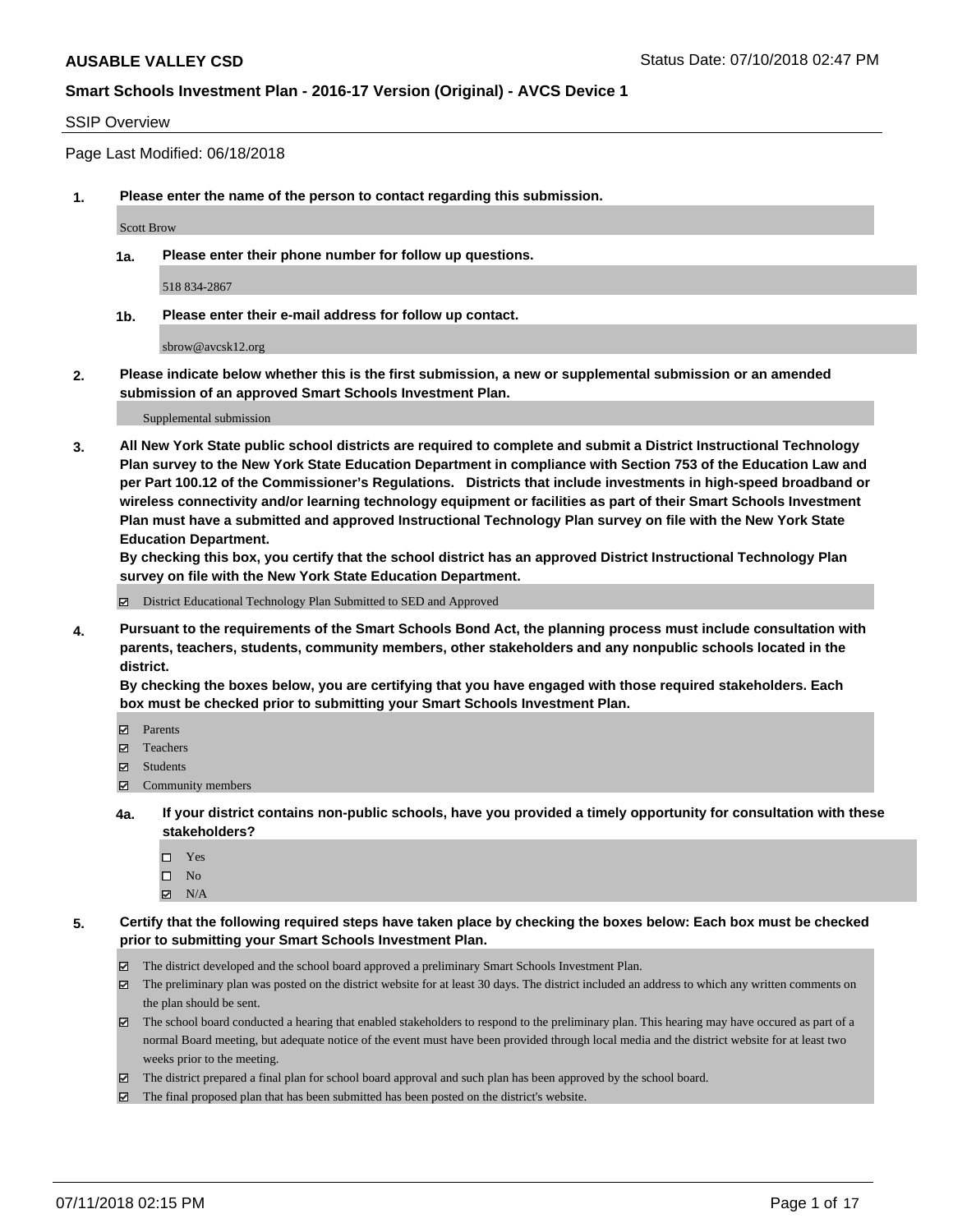## SSIP Overview

Page Last Modified: 06/18/2018

**5a. Please upload the proposed Smart Schools Investment Plan (SSIP) that was posted on the district's website, along with any supporting materials. Note that this should be different than your recently submitted Educational Technology Survey. The Final SSIP, as approved by the School Board, should also be posted on the website and remain there during the course of the projects contained therein.**

Smart School Preliminary Investment Plan.pdf

**5b. Enter the webpage address where the final Smart Schools Investment Plan is posted. The Plan should remain posted for the life of the included projects.**

AVCS.org

**6. Please enter an estimate of the total number of students and staff that will benefit from this Smart Schools Investment Plan based on the cumulative projects submitted to date.**

1,385

**7. An LEA/School District may partner with one or more other LEA/School Districts to form a consortium to pool Smart Schools Bond Act funds for a project that meets all other Smart School Bond Act requirements. Each school district participating in the consortium will need to file an approved Smart Schools Investment Plan for the project and submit a signed Memorandum of Understanding that sets forth the details of the consortium including the roles of each respective district.**

 $\Box$  The district plans to participate in a consortium to partner with other school district(s) to implement a Smart Schools project.

**8. Please enter the name and 6-digit SED Code for each LEA/School District participating in the Consortium.**

| <b>Partner LEA/District</b> | <b>ISED BEDS Code</b> |
|-----------------------------|-----------------------|
| (No Response)               | (No Response)         |

#### **9. Please upload a signed Memorandum of Understanding with all of the participating Consortium partners.**

(No Response)

**10. Your district's Smart Schools Bond Act Allocation is:**

\$1,296,170

**11.** Enter the budget sub-allocations by category that you are submitting for approval at this time. If you are not budgeting SSBA funds for a category, please enter 0 (zero.) If the value entered is \$0, you will not be required to complete that survey question.

|                                              | Sub-<br>Allocations |
|----------------------------------------------|---------------------|
| <b>School Connectivity</b>                   | 50,303              |
| <b>Connectivity Projects for Communities</b> | $\overline{0}$      |
| Classroom Technology                         | 453,692             |
| Pre-Kindergarten Classrooms                  | $\Omega$            |
| Replace Transportable Classrooms             | 0                   |
| <b>High-Tech Security Features</b>           | $\overline{0}$      |
| Totals:                                      | 503,995             |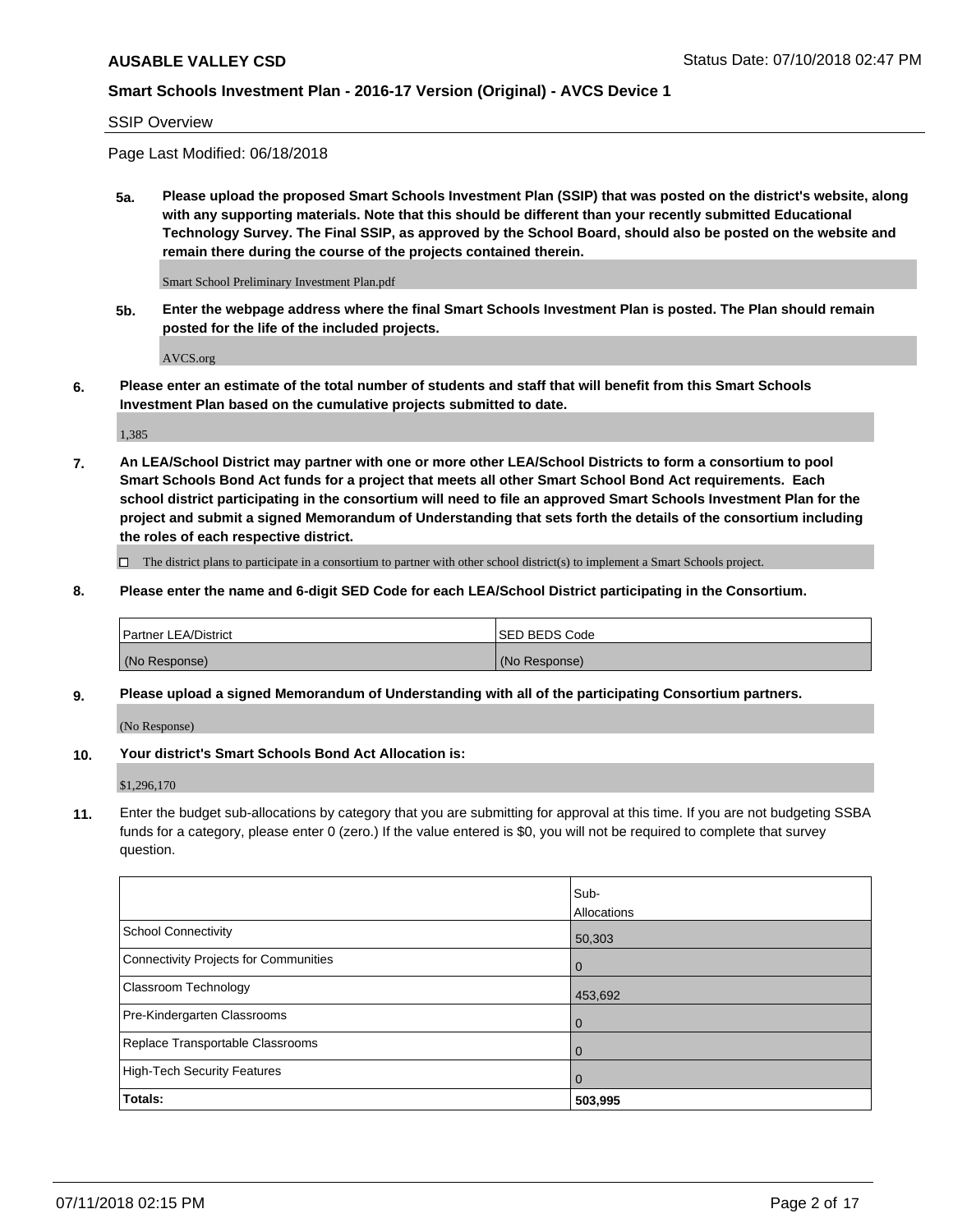#### School Connectivity

Page Last Modified: 07/10/2018

- **1. In order for students and faculty to receive the maximum benefit from the technology made available under the Smart Schools Bond Act, their school buildings must possess sufficient connectivity infrastructure to ensure that devices can be used during the school day. Smart Schools Investment Plans must demonstrate that:**
	- **• sufficient infrastructure that meets the Federal Communications Commission's 100 Mbps per 1,000 students standard currently exists in the buildings where new devices will be deployed, or**
	- **• is a planned use of a portion of Smart Schools Bond Act funds, or**
	- **• is under development through another funding source.**

**Smart Schools Bond Act funds used for technology infrastructure or classroom technology investments must increase the number of school buildings that meet or exceed the minimum speed standard of 100 Mbps per 1,000 students and staff within 12 months. This standard may be met on either a contracted 24/7 firm service or a "burstable" capability. If the standard is met under the burstable criteria, it must be:**

**1. Specifically codified in a service contract with a provider, and**

**2. Guaranteed to be available to all students and devices as needed, particularly during periods of high demand, such as computer-based testing (CBT) periods.**

**Please describe how your district already meets or is planning to meet this standard within 12 months of plan submission.**

The District subscribes to NERIC, we are at 120 Mbps.

- **1a. If a district believes that it will be impossible to meet this standard within 12 months, it may apply for a waiver of this requirement, as described on the Smart Schools website. The waiver must be filed and approved by SED prior to submitting this survey.**
	- By checking this box, you are certifying that the school district has an approved waiver of this requirement on file with the New York State Education Department.

#### **2.** Connectivity Speed Calculator **(Required)**

|                  | Number of<br><b>Students</b> | Multiply by<br>100 Kbps | Divide by 1000 Current Speed<br>to Convert to<br>Required<br>Speed in Mb | lin Mb | Expected<br>Speed to be<br>Attained Within   Required<br>12 Months | <b>Expected Date</b><br>When<br>Speed Will be<br>Met |
|------------------|------------------------------|-------------------------|--------------------------------------------------------------------------|--------|--------------------------------------------------------------------|------------------------------------------------------|
| Calculated Speed | 1.116                        | 111.600                 | 111.6                                                                    | 120    | 120                                                                | <b>Currently Met</b>                                 |

#### **3. Describe how you intend to use Smart Schools Bond Act funds for high-speed broadband and/or wireless connectivity projects in school buildings.**

The District has already completed the first phase of the Smartschool project by installing wireless endpoints and connections throughout the District. This Device phase of the project will be to install servers to handle the District's technology traffic and storage.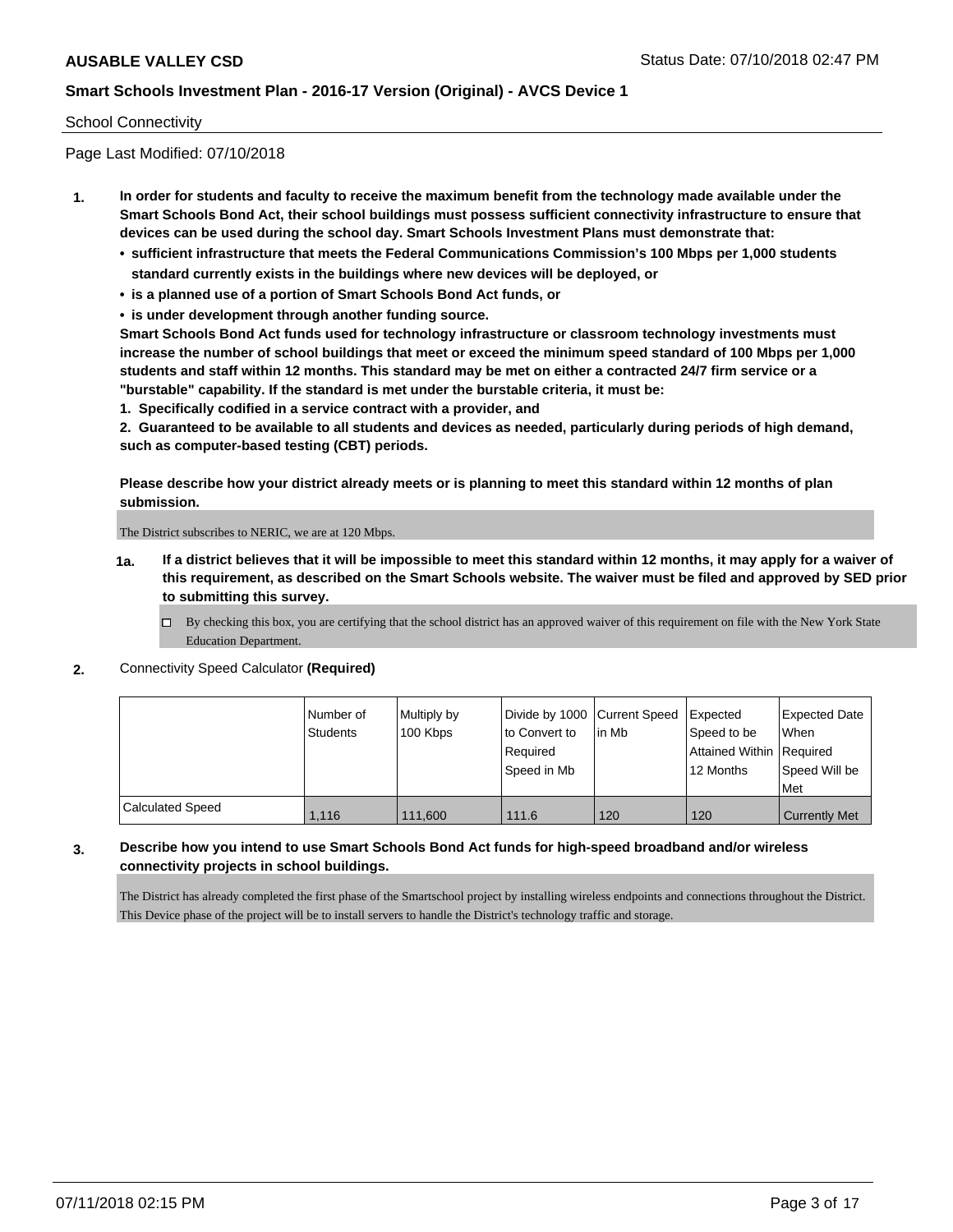#### School Connectivity

Page Last Modified: 07/10/2018

**4. Describe the linkage between the district's District Instructional Technology Plan and the proposed projects. (There should be a link between your response to this question and your response to Question 1 in Part E. Curriculum and Instruction "What are the district's plans to use digital connectivity and technology to improve teaching and learning?)**

The District plans on using Tablets, cloud computing, mobile labs and traditional computer stations. This connectivity project will install servers to connect the District's technology devices and storage.

The District's Technology Plan calls for the ability to meet the proposed State Assessment Testing requirement of on-line testing. Due to space limitations the only way to meet the new requirement is through a wireless network that would allow testing to be done in the students classroom with a wireless device such as a tablet or Chromebook. In addition the District uses tablets and Ipads for Students with Disabilities but we are very limited as to where we can meet the services. The wireless network will allow the students to access the network from their own desk.

The District current uses I-Ready for diagnostic and instructional purposes. The wireless devices will allow the expansion of the instructional program and eliminate the space barriers that currently exist. We currently can only use the program in traditional computer labs which can only service one class at a time.

The District's plan calls for the ability for staff and students to a Bring Your Own Device program. The Instructional Staff and students will be able to use their devices without having to transfer files from one device to another.

The District would also like to use student response systems within the classroom for instruction. The District has been testing these systems in the classroom to determine their instructional benefits. The wireless system will enable the response systems to be used District wide as opposed to only in limited spaces.

**5. If the district wishes to have students and staff access the Internet from wireless devices within the school building, or in close proximity to it, it must first ensure that it has a robust Wi-Fi network in place that has sufficient bandwidth to meet user demand.**

**Please describe how you have quantified this demand and how you plan to meet this demand.**

The District's wireless endpoint project was completed using an endpoint study to ensure District wide wireless coverage. The contractor provided a detailed layout of endpoint placements along with server requirements.

**6. As indicated on Page 5 of the guidance, the Office of Facilities Planning will have to conduct a preliminary review of all capital projects, including connectivity projects.**

**Please indicate on a separate row each project number given to you by the Office of Facilities Planning.**

| <b>Project Number</b> |
|-----------------------|
| 090201040011017       |
| 090201040003014       |
| 090201040012010       |

**7. Certain high-tech security and connectivity infrastructure projects may be eligible for an expedited review process as determined by the Office of Facilities Planning.**

**Was your project deemed eligible for streamlined review?** No

**8. Include the name and license number of the architect or engineer of record.**

| Name             | License Number |
|------------------|----------------|
| SEI Design Group | 29199          |

**9.** If you are submitting an allocation for **School Connectivity** complete this table. **Note that the calculated Total at the bottom of the table must equal the Total allocation for this category that you**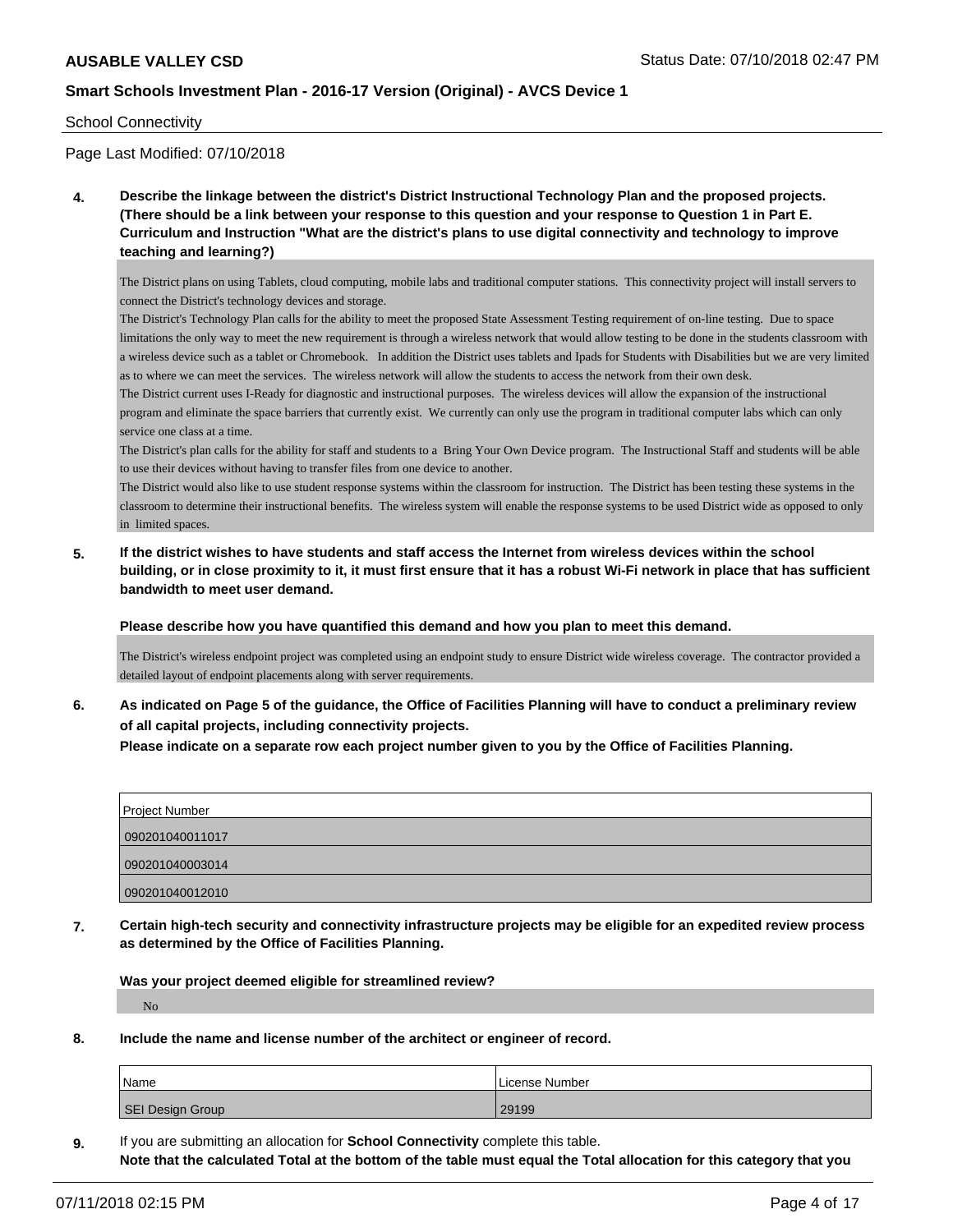#### School Connectivity

Page Last Modified: 07/10/2018

#### **entered in the SSIP Overview overall budget.**

|                                            | Sub-          |
|--------------------------------------------|---------------|
|                                            | Allocation    |
| Network/Access Costs                       | 50,303        |
| Outside Plant Costs                        | (No Response) |
| School Internal Connections and Components | (No Response) |
| Professional Services                      | (No Response) |
| Testing                                    | (No Response) |
| <b>Other Upfront Costs</b>                 | (No Response) |
| <b>Other Costs</b>                         | (No Response) |
| Totals:                                    | 50,303        |

**10. Please detail the type, quantity, per unit cost and total cost of the eligible items under each sub-category. This is especially important for any expenditures listed under the "Other" category. All expenditures must be eligible for tax-exempt financing to be reimbursed through the SSBA. Sufficient detail must be provided so that we can verify this is the case. If you have any questions, please contact us directly through smartschools@nysed.gov. NOTE: Wireless Access Points should be included in this category, not under Classroom Educational Technology, except those that will be loaned/purchased for nonpublic schools.**

| Select the allowable expenditure<br>type.<br>Repeat to add another item under | Item to be purchased | Quantity | Cost per Item | <b>Total Cost</b> |
|-------------------------------------------------------------------------------|----------------------|----------|---------------|-------------------|
| each type.                                                                    |                      |          |               |                   |
| Network/Access Costs                                                          | <b>Apple Server</b>  |          | 2,500         | 2,500             |
| Network/Access Costs                                                          | Dell NX3230 Server   |          | 7,700         | 7,700             |
| Network/Access Costs                                                          | Dell R530 Server     |          | 14,500        | 29,000            |
| Network/Access Costs                                                          | Dell R430 Server     | 3        | 3,701         | 11,103            |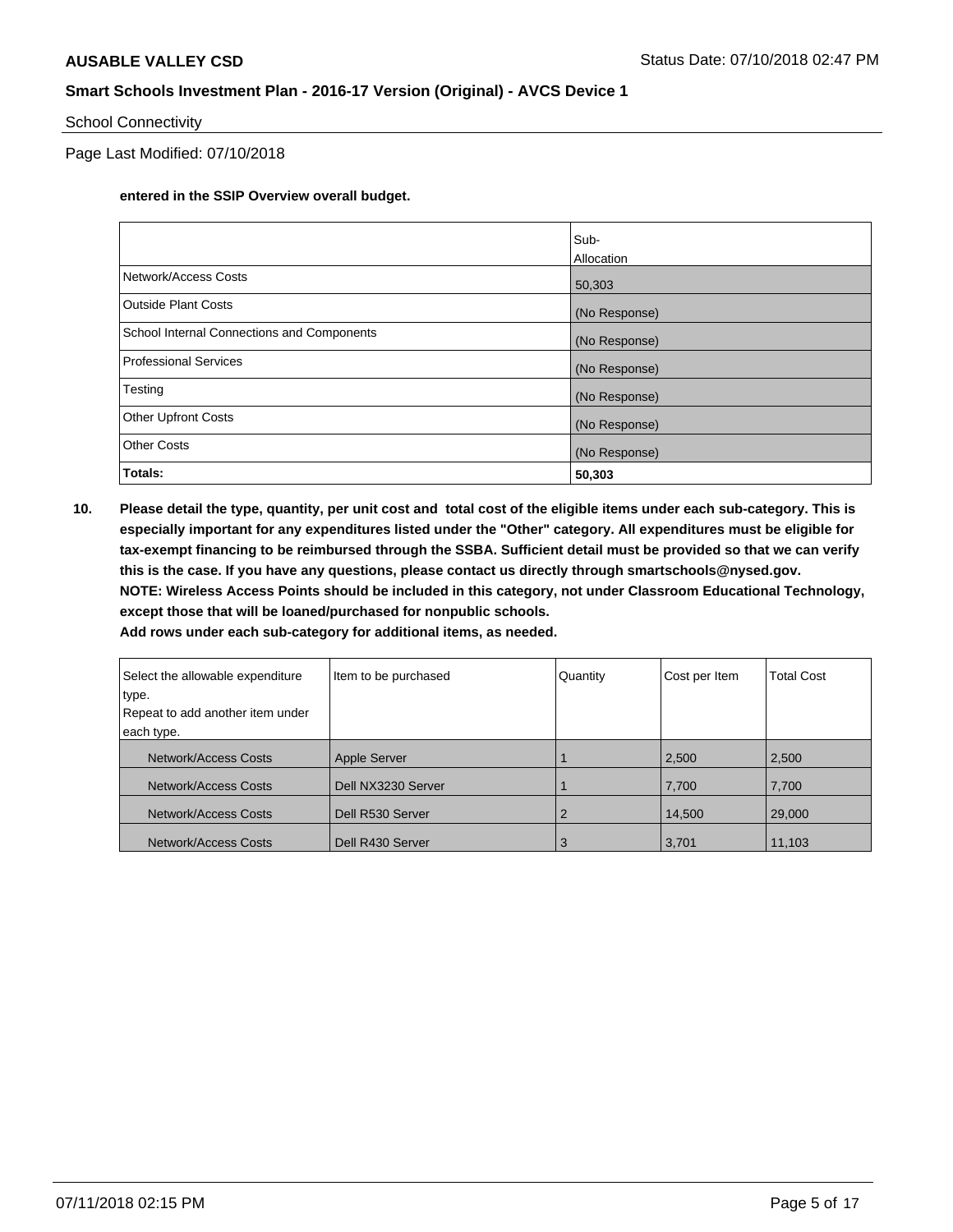Community Connectivity (Broadband and Wireless)

Page Last Modified: 07/10/2018

**1. Describe how you intend to use Smart Schools Bond Act funds for high-speed broadband and/or wireless connectivity projects in the community.**

(No Response)

**2. Please describe how the proposed project(s) will promote student achievement and increase student and/or staff access to the Internet in a manner that enhances student learning and/or instruction outside of the school day and/or school building.**

(No Response)

**3. Community connectivity projects must comply with all the necessary local building codes and regulations (building and related permits are not required prior to plan submission).**

 $\Box$  I certify that we will comply with all the necessary local building codes and regulations.

**4. Please describe the physical location of the proposed investment.**

(No Response)

**5. Please provide the initial list of partners participating in the Community Connectivity Broadband Project, along with their Federal Tax Identification (Employer Identification) number.**

| <b>Project Partners</b> | Federal ID#   |
|-------------------------|---------------|
| (No Response)           | (No Response) |

**6.** If you are submitting an allocation for **Community Connectivity**, complete this table. **Note that the calculated Total at the bottom of the table must equal the Total allocation for this category that you entered in the SSIP Overview overall budget.**

|                                    | Sub-Allocation |
|------------------------------------|----------------|
| Network/Access Costs               | (No Response)  |
| Outside Plant Costs                | (No Response)  |
| <b>Tower Costs</b>                 | (No Response)  |
| <b>Customer Premises Equipment</b> | (No Response)  |
| Professional Services              | (No Response)  |
| Testing                            | (No Response)  |
| <b>Other Upfront Costs</b>         | (No Response)  |
| <b>Other Costs</b>                 | (No Response)  |
| Totals:                            | 0              |

**7. Please detail the type, quantity, per unit cost and total cost of the eligible items under each sub-category. This is especially important for any expenditures listed under the "Other" category. All expenditures must be capital-bond eligible to be reimbursed through the SSBA. If you have any questions, please contact us directly through smartschools@nysed.gov.**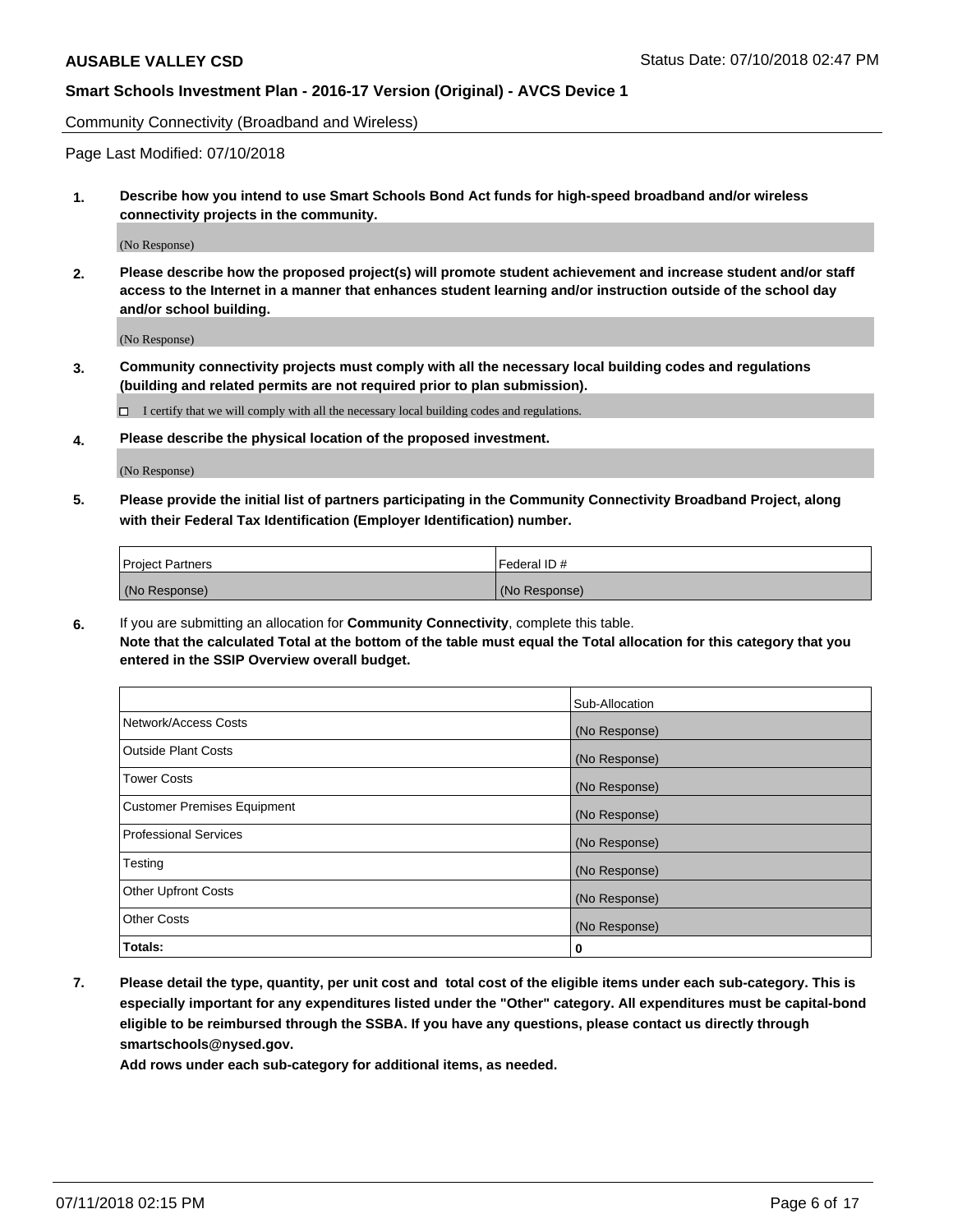Community Connectivity (Broadband and Wireless)

Page Last Modified: 07/10/2018

| Select the allowable expenditure<br>type.<br>Repeat to add another item under<br>each type. | Item to be purchased | Quantity      | Cost per Item | <b>Total Cost</b> |
|---------------------------------------------------------------------------------------------|----------------------|---------------|---------------|-------------------|
| (No Response)                                                                               | (No Response)        | (No Response) | (No Response) | (No Response)     |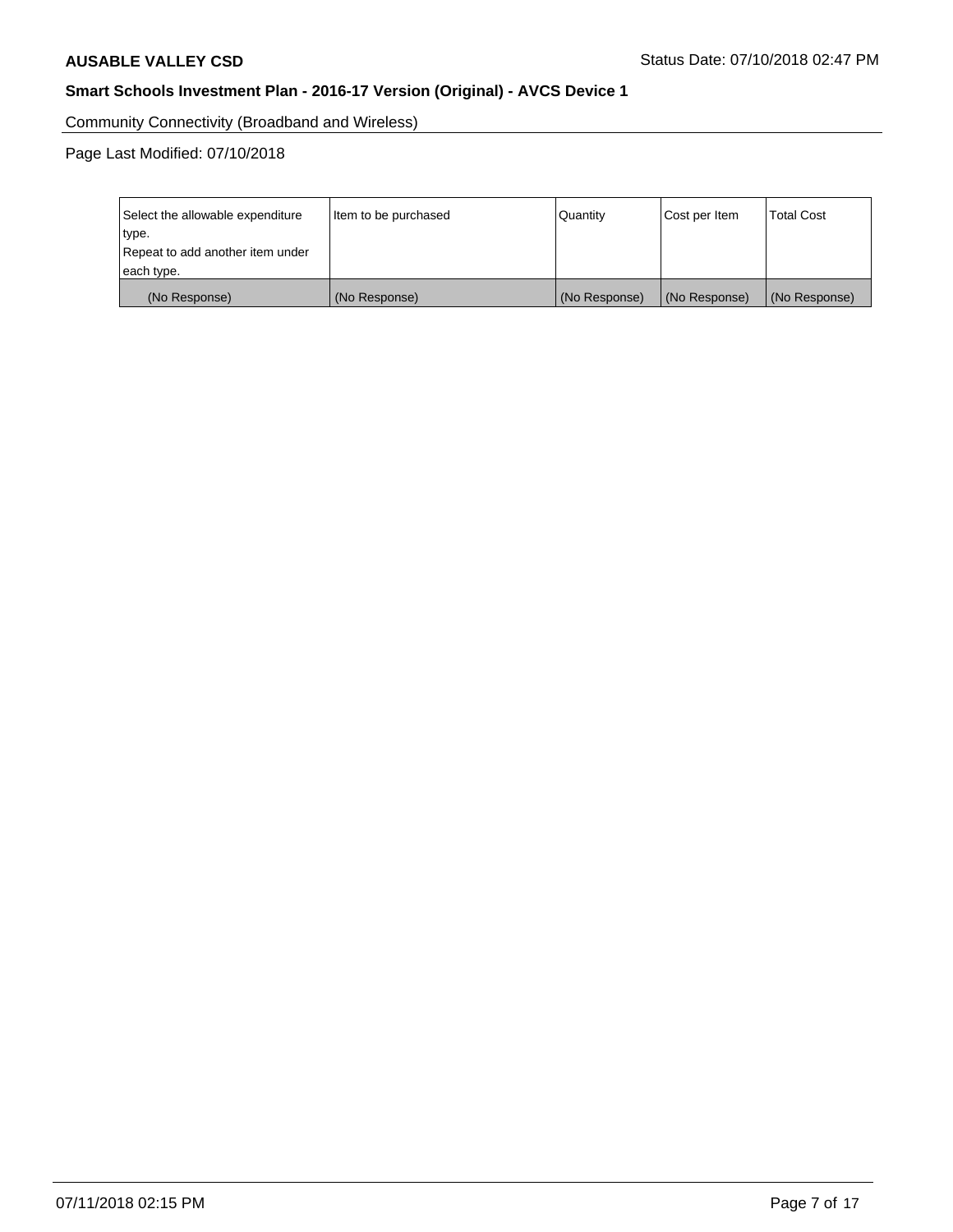### Classroom Learning Technology

Page Last Modified: 07/10/2018

**1. In order for students and faculty to receive the maximum benefit from the technology made available under the Smart Schools Bond Act, their school buildings must possess sufficient connectivity infrastructure to ensure that devices can be used during the school day. Smart Schools Investment Plans must demonstrate that sufficient infrastructure that meets the Federal Communications Commission's 100 Mbps per 1,000 students standard currently exists in the buildings where new devices will be deployed, or is a planned use of a portion of Smart Schools Bond Act funds, or is under development through another funding source.**

**Smart Schools Bond Act funds used for technology infrastructure or classroom technology investments must increase the number of school buildings that meet or exceed the minimum speed standard of 100 Mbps per 1,000 students and staff within 12 months. This standard may be met on either a contracted 24/7 firm service or a "burstable" capability. If the standard is met under the burstable criteria, it must be:**

**1. Specifically codified in a service contract with a provider, and**

**2. Guaranteed to be available to all students and devices as needed, particularly during periods of high demand, such as computer-based testing (CBT) periods.**

**Please describe how your district already meets or is planning to meet this standard within 12 months of plan submission.**

Effective July 5, 2017 the District increased its speed to 120 Mbps.

- **1a. If a district believes that it will be impossible to meet this standard within 12 months, it may apply for a waiver of this requirement, as described on the Smart Schools website. The waiver must be filed and approved by SED prior to submitting this survey.**
	- By checking this box, you are certifying that the school district has an approved waiver of this requirement on file with the New York State Education Department.
- **2.** Connectivity Speed Calculator **(Required)**

|                  | I Number of<br><b>Students</b> | Multiply by<br>100 Kbps | Divide by 1000 Current Speed<br>to Convert to<br>Required<br>Speed in Mb | lin Mb | Expected<br>Speed to be<br>Attained Within Required<br>12 Months | Expected Date<br>When<br>Speed Will be<br>Met |
|------------------|--------------------------------|-------------------------|--------------------------------------------------------------------------|--------|------------------------------------------------------------------|-----------------------------------------------|
| Calculated Speed | 1.116                          | 111.600                 | 111.6                                                                    | 120    | 120                                                              | <b>Currently Met</b>                          |

**3. If the district wishes to have students and staff access the Internet from wireless devices within the school building, or in close proximity to it, it must first ensure that it has a robust Wi-Fi network in place that has sufficient bandwidth to meet user demand.**

**Please describe how you have quantified this demand and how you plan to meet this demand.**

The District's first Smartschool Bond submission included a District wide wireless backbone system capable of meeting all of our needs. The new wireless system will be in place prior to procuring the classroom technology included in this application

**4. All New York State public school districts are required to complete and submit an Instructional Technology Plan survey to the New York State Education Department in compliance with Section 753 of the Education Law and per Part 100.12 of the Commissioner's Regulations.**

**Districts that include educational technology purchases as part of their Smart Schools Investment Plan must have a submitted and approved Instructional Technology Plan survey on file with the New York State Education Department.**

By checking this box, you are certifying that the school district has an approved Instructional Technology Plan survey on file with the New York State Education Department.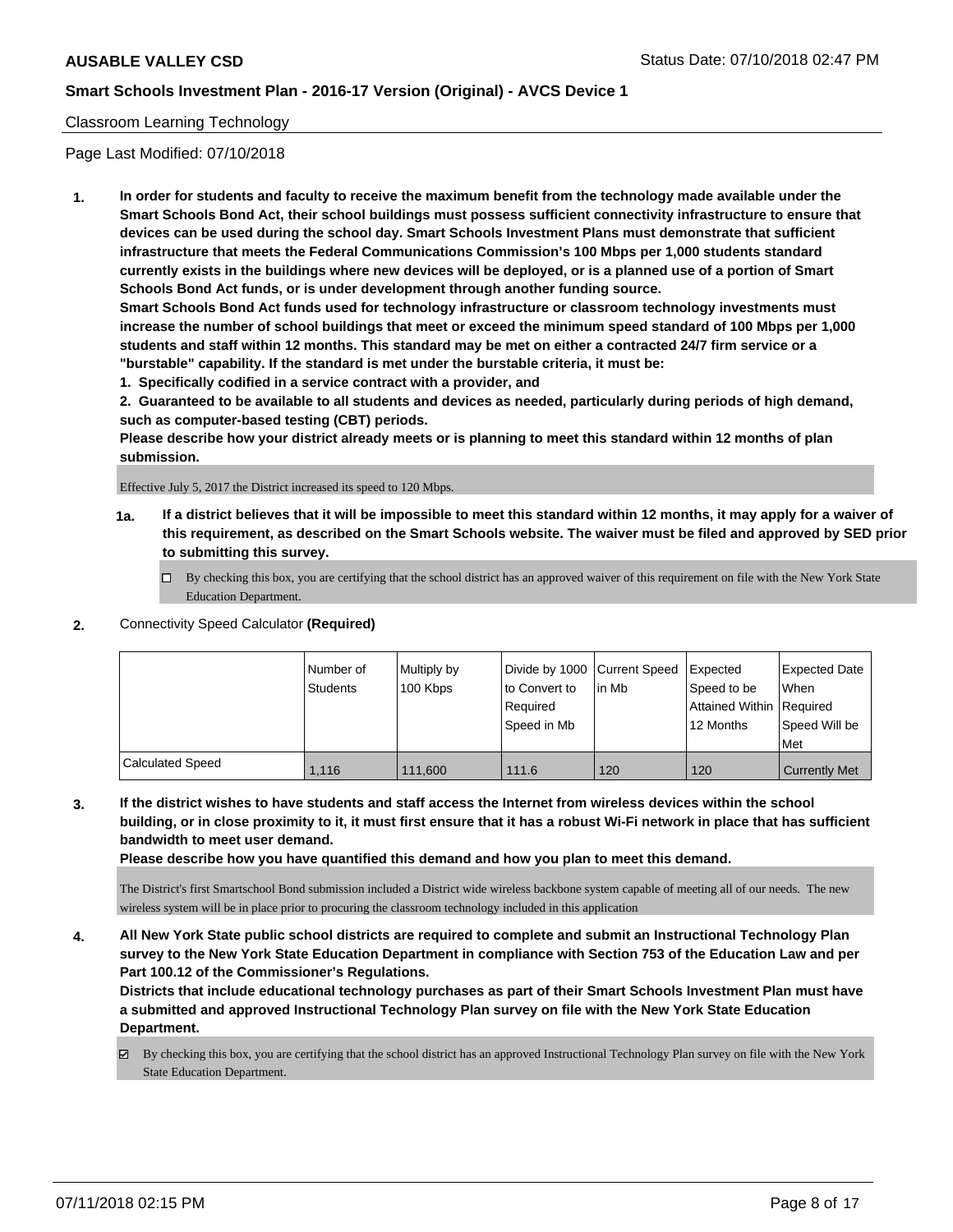#### Classroom Learning Technology

Page Last Modified: 07/10/2018

**5. Describe the devices you intend to purchase and their compatibility with existing or planned platforms or systems. Specifically address the adequacy of each facility's electrical, HVAC and other infrastructure necessary to install and support the operation of the planned technology.**

The District has completed 3 major capital projects within the past 15 years. These projects upgraded all electrical and HVAC systems to meet District's needs. In addition, the District converted from electric heat to a combination of Wood chip plants and fuel oil fired boilers, this left the District with a large surplus capacity of electrical service. Also included in our last and largest capital project (completed in 2013) was a technology network, that combined with the initial Smart School application the District's facilities are in very good shape to meet the requirements that the devices will place on our backbone system.

The District is applying for the following Devices:

Chromebooks-The District is proposing to purchase Chromebooks to be supplied to every student. The Chromebooks will access the District's network through wireless endpoints installed throughout all buildings.

Ipads-These devices will access the District's network through the same wireless network. A separate server will be installed to control Ipad activity. Virtual Reality Kits-The VR Kits will access our network through the wireless backbone system.

All of our facilities are well equipped to support the Devices in this application.

#### **6. Describe how the proposed technology purchases will:**

- **> enhance differentiated instruction;**
- **> expand student learning inside and outside the classroom;**
- **> benefit students with disabilities and English language learners; and**
- **> contribute to the reduction of other learning gaps that have been identified within the district.**

**The expectation is that districts will place a priority on addressing the needs of students who struggle to succeed in a rigorous curriculum. Responses in this section should specifically address this concern and align with the district's Instructional Technology Plan (in particular Question 2 of E. Curriculum and Instruction: "Does the district's instructional technology plan address the needs of students with disabilities to ensure equitable access to instruction, materials and assessments?" and Question 3 of the same section: "Does the district's instructional technology plan address the provision of assistive technology specifically for students with disabilities to ensure access to and participation in the general curriculum?"**

The Devices from this application will be provided to all students and will provide access to a wider selection of applications and resources. Students will be able to take the devices home, which will give access to technology and learning activities 24/7 for our rural School District students. This will increase the students interest and further engage them in learning activities. With multiple applications being available Teachers will be able to provide and assign individual lessons based on the students abilities and progress. Teachers will also be able to monitor and develop specific learning programs for students because of the available applications on the devices. Students will be able to work collaboratively with their teachers and other students. Feedback and assessment of student progress will be quicker and more accurate with the use of technology.

The District already uses a few devices for Students with Disabilities. This application will provide devices for All Students with Disabilities thereby increasing the available resources for students to access. The apps and programing on both the Chromebooks and Ipads will be a tremendous resource for Students with Disabilities. Multimedia resources and reading and writing applications will further student success. With the students having the device with them all the time they will be able to access programing outside the classroom.

The devices will provide additional applications when gaps in student learning are discovered. The resources on the internet will be available for Teachers to acquire for students. Teachers will be able to develop individualized learning programs for students and utilize multiple curriculum experiences and units through this technology.

We do not currently have any ELL students. If ELL students do enroll the devices in this grant will be a vital part of providing 24/7 access to web based instructional programs specifically for ELL students. Programs such as translation applications and reading and writing applications will assist the students and teachers in providing instruction.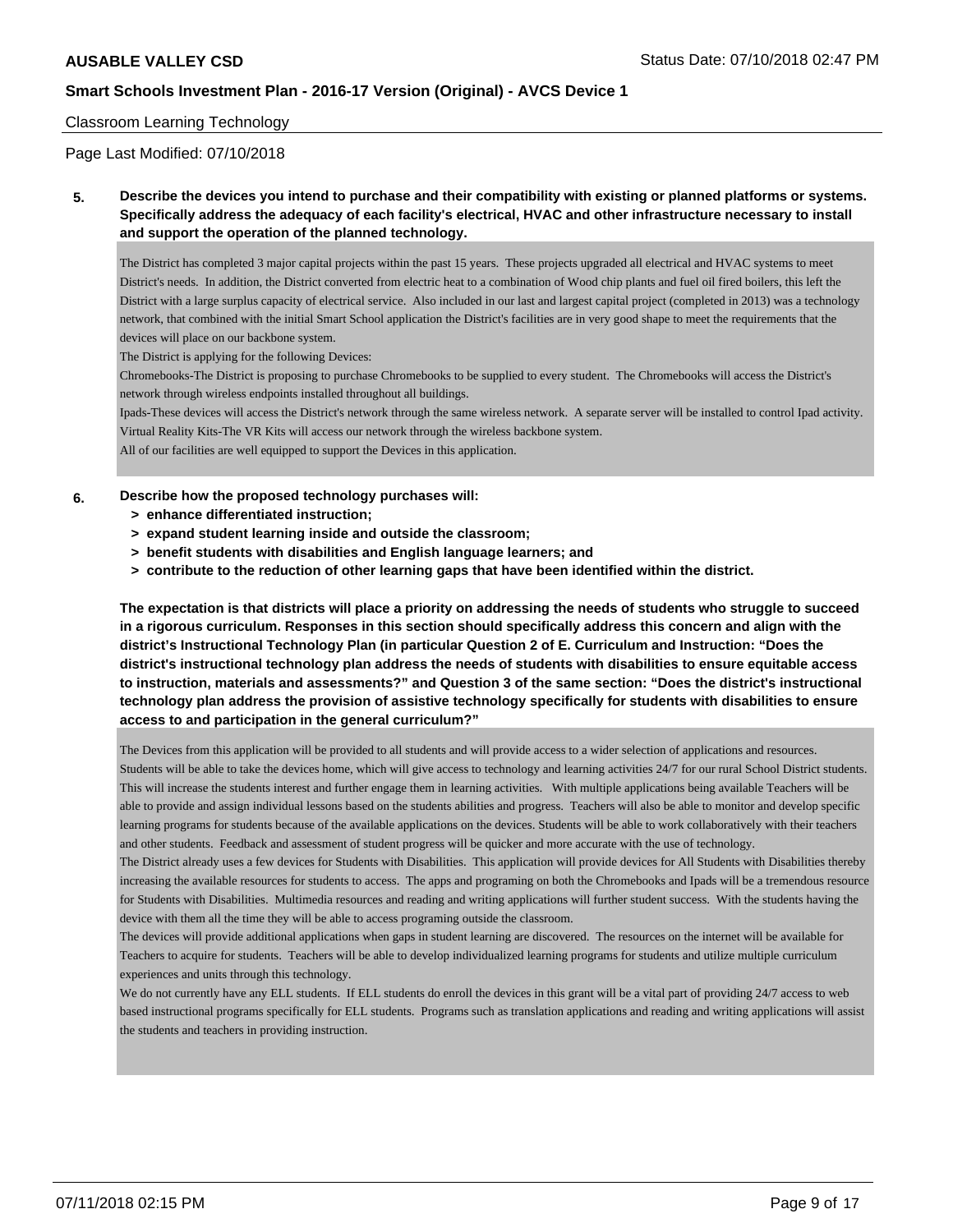#### Classroom Learning Technology

Page Last Modified: 07/10/2018

**7. Where appropriate, describe how the proposed technology purchases will enhance ongoing communication with parents and other stakeholders and help the district facilitate technology-based regional partnerships, including distance learning and other efforts.**

Because each student will be able to take the device home they will have access to the internet and the school resources from home. Students will be able to show their parents what they are doing and participate in the students learning. The District has a parent portal that parents and students can access to monitor the students assignments and progress throughout the school year. Students and parents will have access to email, Teacher websites and the District's website for further information. On-line courses and credit recovery programs will be utilized with this technology.

**8. Describe the district's plan to provide professional development to ensure that administrators, teachers and staff can employ the technology purchased to enhance instruction successfully.**

**Note: This response should be aligned and expanded upon in accordance with your district's response to Question 1 of F. Professional Development of your Instructional Technology Plan: "Please provide a summary of professional development offered to teachers and staff, for the time period covered by this plan, to support technology to enhance teaching and learning. Please include topics, audience and method of delivery within your summary."**

The District has been proving professional development for device technology for over a year. We have sent groups of teachers and administrators to visit other School Districts to be introduced to devices and evaluate what Schools have in the way of technology. We have sent groups to Google Summit Trainings and to visit schools with Ipad labs for evaluation. The District plans on using a portion of Superintendent days to bring in outside technology experts for demonstrations and training in technology. Included in trainings will be Google Classroom, Gmail, Google Docs, Drives and othe apps. The District will continue to provide training for interactive displays and Ipads.

- **9. Districts must contact the SUNY/CUNY teacher preparation program that supplies the largest number of the district's new teachers to request advice on innovative uses and best practices at the intersection of pedagogy and educational technology.**
	- $\boxtimes$  By checking this box, you certify that you have contacted the SUNY/CUNY teacher preparation program that supplies the largest number of your new teachers to request advice on these issues.

#### **9a. Please enter the name of the SUNY or CUNY Institution that you contacted.**

SUNY Plattsburgh

**9b. Enter the primary Institution phone number.**

518 564-2168

**9c. Enter the name of the contact person with whom you consulted and/or will be collaborating with on innovative uses of technology and best practices.**

Sarah Hackett

**10. A district whose Smart Schools Investment Plan proposes the purchase of technology devices and other hardware must account for nonpublic schools in the district.**

**Are there nonpublic schools within your school district?**

□ Yes

 $\blacksquare$  No

**11.** Nonpublic Classroom Technology Loan Calculator

The Smart Schools Bond Act provides that any Classroom Learning Technology purchases made using Smart Schools funds shall be lent, upon request, to nonpublic schools in the district. However, no school district shall be required to loan technology in amounts greater than the total obtained and spent on technology pursuant to the Smart Schools Bond Act and the value of such loan may not exceed the total of \$250 multiplied by the nonpublic school enrollment in the base year at the time of enactment.

See: http://www.p12.nysed.gov/mgtserv/smart\_schools/docs/Smart\_Schools\_Bond\_Act\_Guidance\_04.27.15\_Final.pdf.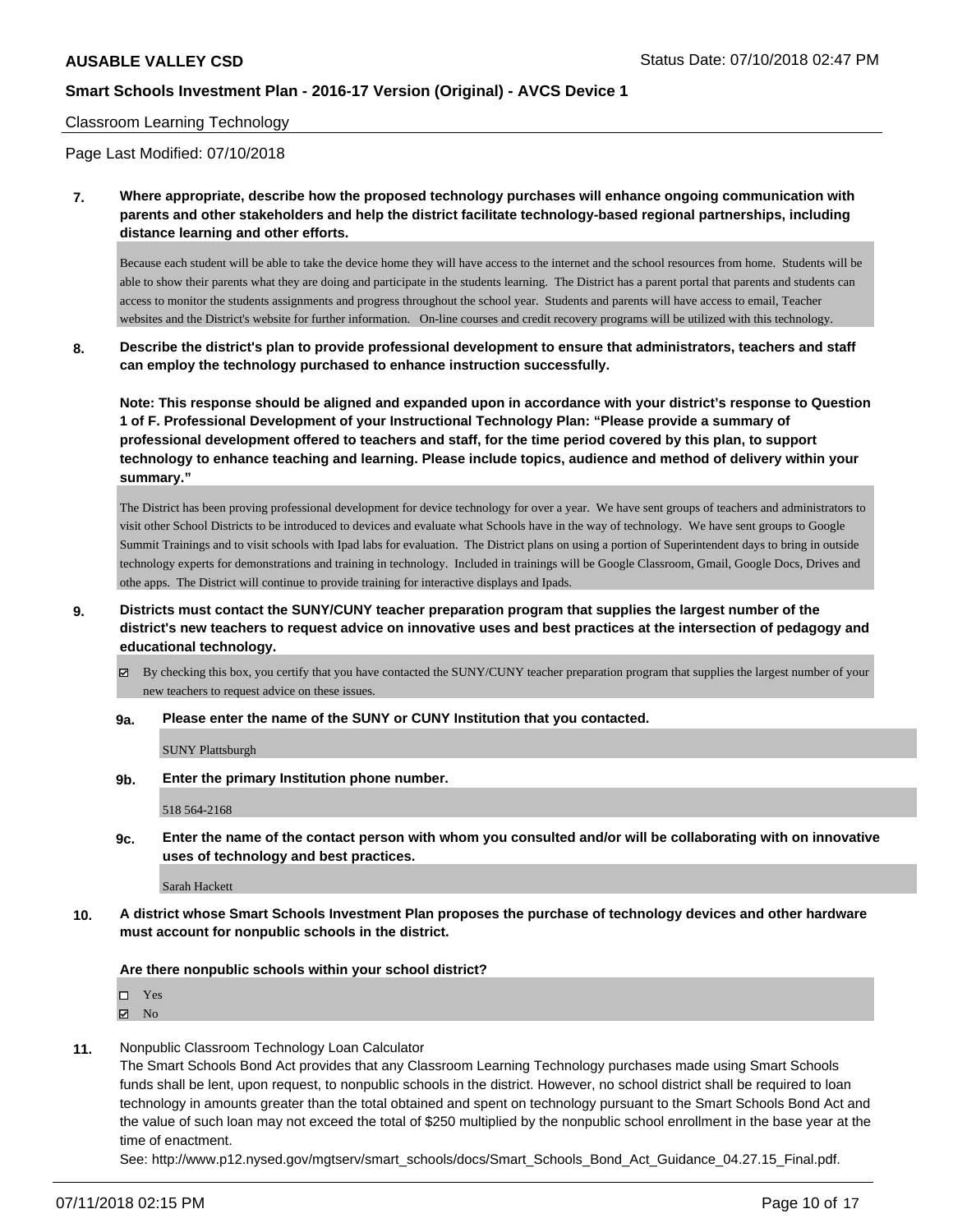Classroom Learning Technology

Page Last Modified: 07/10/2018

|                                       | 1. Classroom<br>Technology<br>Sub-allocation | 2. Public<br>l Enrollment<br>$(2014 - 15)$ | l 3. Nonpublic<br>l Enrollment<br>$(2014 - 15)$ | l 4. Sum of<br>Public and<br>l Nonpublic<br>Enrollment | 15. Total Per<br>Pupil Sub-<br>allocation | l 6. Total<br>Nonpublic Loan<br>l Amount                                                      |
|---------------------------------------|----------------------------------------------|--------------------------------------------|-------------------------------------------------|--------------------------------------------------------|-------------------------------------------|-----------------------------------------------------------------------------------------------|
| Calculated Nonpublic Loan<br>l Amount |                                              |                                            |                                                 |                                                        |                                           | (No Response)   (No Response)   (No Response)   (No Response)   (No Response)   (No Response) |

**12. To ensure the sustainability of technology purchases made with Smart Schools funds, districts must demonstrate a long-term plan to maintain and replace technology purchases supported by Smart Schools Bond Act funds. This sustainability plan shall demonstrate a district's capacity to support recurring costs of use that are ineligible for Smart Schools Bond Act funding such as device maintenance, technical support, Internet and wireless fees, maintenance of hotspots, staff professional development, building maintenance and the replacement of incidental items. Further, such a sustainability plan shall include a long-term plan for the replacement of purchased devices and equipment at the end of their useful life with other funding sources.**

By checking this box, you certify that the district has a sustainability plan as described above.

**13. Districts must ensure that devices purchased with Smart Schools Bond funds will be distributed, prepared for use, maintained and supported appropriately. Districts must maintain detailed device inventories in accordance with generally accepted accounting principles.**

By checking this box, you certify that the district has a distribution and inventory management plan and system in place.

**14.** If you are submitting an allocation for **Classroom Learning Technology** complete this table. **Note that the calculated Total at the bottom of the table must equal the Total allocation for this category that you entered in the SSIP Overview overall budget.**

|                         | Sub-Allocation |
|-------------------------|----------------|
| Interactive Whiteboards | (No Response)  |
| Computer Servers        | $\overline{0}$ |
| Desktop Computers       | (No Response)  |
| Laptop Computers        | 254,931        |
| <b>Tablet Computers</b> | 78,800         |
| <b>Other Costs</b>      | 119,961        |
| Totals:                 | 453,692        |

**15. Please detail the type, quantity, per unit cost and total cost of the eligible items under each sub-category. This is especially important for any expenditures listed under the "Other" category. All expenditures must be capital-bond eligible to be reimbursed through the SSBA. If you have any questions, please contact us directly through smartschools@nysed.gov.**

**Please specify in the "Item to be Purchased" field which specific expenditures and items are planned to meet the district's nonpublic loan requirement, if applicable.**

**NOTE: Wireless Access Points that will be loaned/purchased for nonpublic schools should ONLY be included in this category, not under School Connectivity, where public school districts would list them.**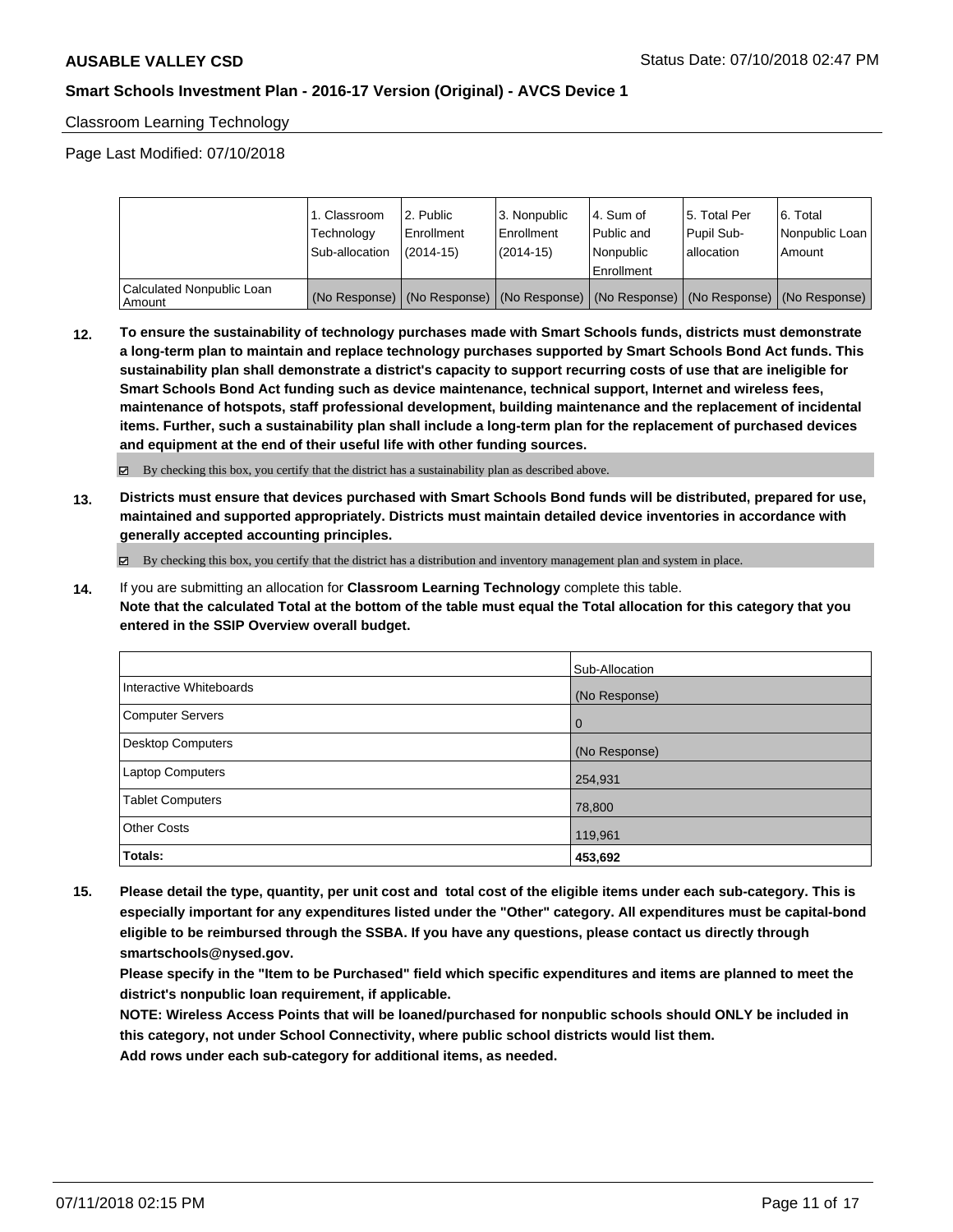# Classroom Learning Technology

Page Last Modified: 07/10/2018

| Select the allowable expenditure | Item to be Purchased         | Quantity       | Cost per Item | <b>Total Cost</b> |
|----------------------------------|------------------------------|----------------|---------------|-------------------|
| type.                            |                              |                |               |                   |
| Repeat to add another item under |                              |                |               |                   |
| each type.                       |                              |                |               |                   |
| <b>Laptop Computers</b>          | <b>ACER R13 Chromebook</b>   | 117            | 343           | 40,131            |
| <b>Laptop Computers</b>          | <b>ACER C731 Chromebooks</b> | 1,200          | 179           | 214,800           |
| <b>Other Costs</b>               | Cases for ACER R13           | 117            | 20            | 2,340             |
| <b>Other Costs</b>               | Cases for ACER C731          | 1,200          | 30            | 36,000            |
| <b>Other Costs</b>               | Google Chrome OS Licenses    | 1,317          | 25            | 32,925            |
| <b>Tablet Computers</b>          | Ipads (128gb)                | 200            | 394           | 78,800            |
| <b>Other Costs</b>               | Cases for Ipads              | 200            | 20            | 4,000             |
| <b>Other Costs</b>               | Google Expeditions VR Kits   | 4              | 9,999         | 39,996            |
| <b>Other Costs</b>               | Laptop Cart                  | $\overline{4}$ | 1,175         | 4,700             |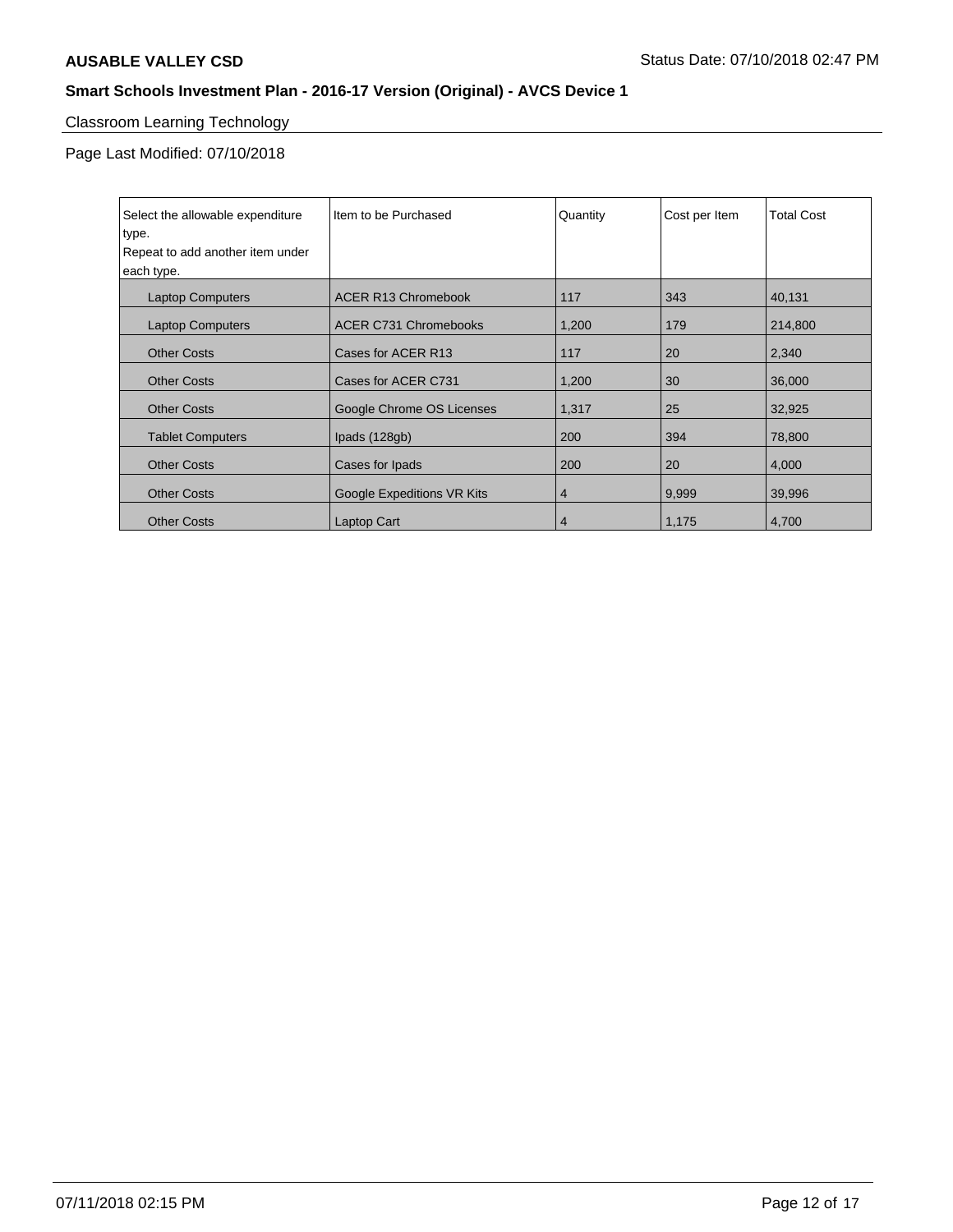#### Pre-Kindergarten Classrooms

Page Last Modified: 07/10/2018

**1. Provide information regarding how and where the district is currently serving pre-kindergarten students and justify the need for additional space with enrollment projections over 3 years.**

(No Response)

- **2. Describe the district's plan to construct, enhance or modernize education facilities to accommodate prekindergarten programs. Such plans must include:**
	- **Specific descriptions of what the district intends to do to each space;**
	- **An affirmation that pre-kindergarten classrooms will contain a minimum of 900 square feet per classroom;**
	- **The number of classrooms involved;**
	- **The approximate construction costs per classroom; and**
	- **Confirmation that the space is district-owned or has a long-term lease that exceeds the probable useful life of the improvements.**

(No Response)

**3. Smart Schools Bond Act funds may only be used for capital construction costs. Describe the type and amount of additional funds that will be required to support ineligible ongoing costs (e.g. instruction, supplies) associated with any additional pre-kindergarten classrooms that the district plans to add.**

(No Response)

**4. All plans and specifications for the erection, repair, enlargement or remodeling of school buildings in any public school district in the State must be reviewed and approved by the Commissioner. Districts that plan capital projects using their Smart Schools Bond Act funds will undergo a Preliminary Review Process by the Office of Facilities Planning.**

**Please indicate on a separate row each project number given to you by the Office of Facilities Planning.**

| <b>Project Number</b> |  |
|-----------------------|--|
| (No Response)         |  |

**5.** If you have made an allocation for **Pre-Kindergarten Classrooms,** complete this table.

**Note that the calculated Total at the bottom of the table must equal the Total allocation for this category that you entered in the SSIP Overview overall budget.**

|                                          | Sub-Allocation |
|------------------------------------------|----------------|
| Construct Pre-K Classrooms               | (No Response)  |
| Enhance/Modernize Educational Facilities | (No Response)  |
| Other Costs                              | (No Response)  |
| Totals:                                  | 0              |

**6. Please detail the type, quantity, per unit cost and total cost of the eligible items under each sub-category. This is especially important for any expenditures listed under the "Other" category. All expenditures must be capital-bond eligible to be reimbursed through the SSBA. If you have any questions, please contact us directly through smartschools@nysed.gov.**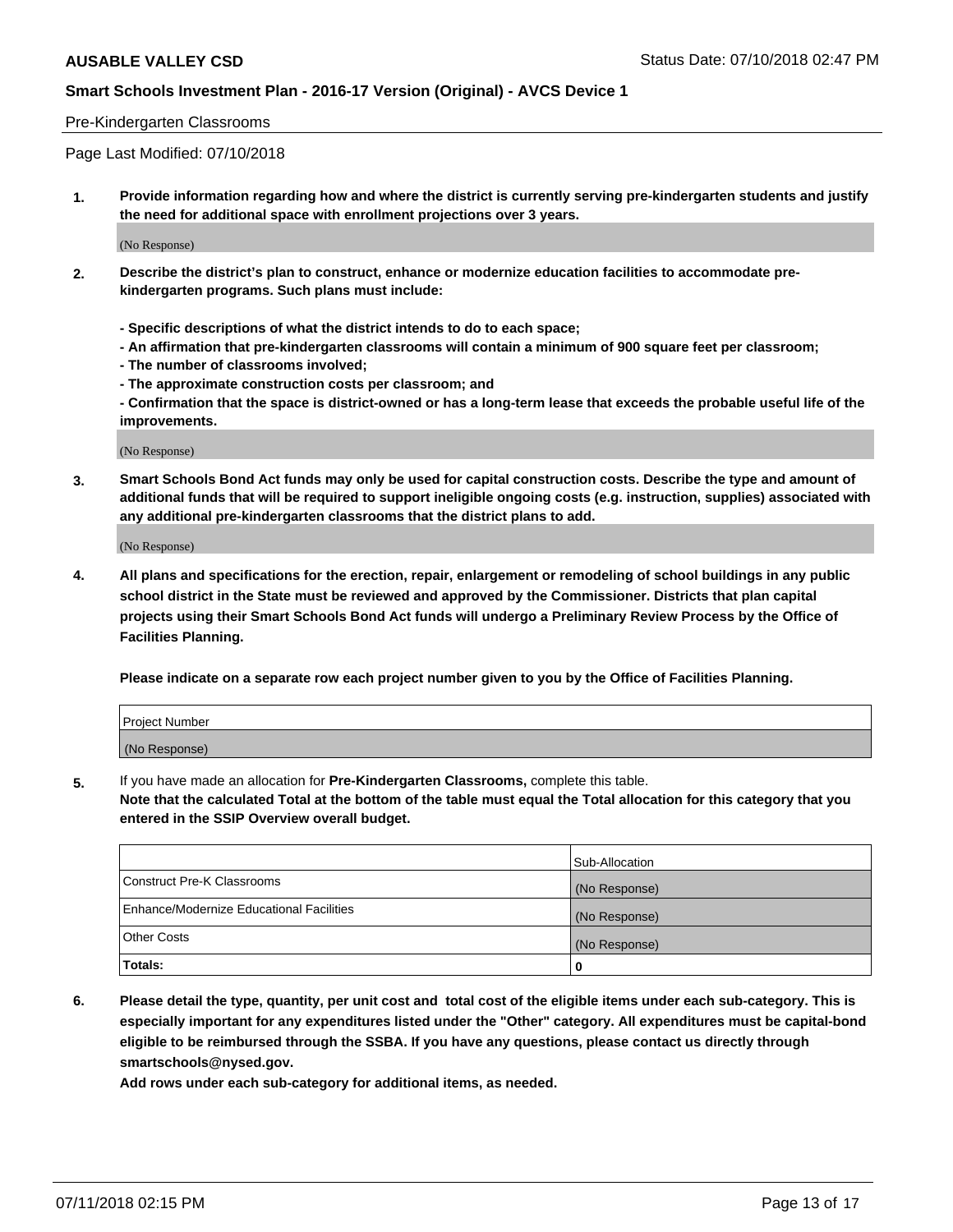# Pre-Kindergarten Classrooms

Page Last Modified: 07/10/2018

| Select the allowable expenditure | Item to be purchased | Quantity      | Cost per Item | <b>Total Cost</b> |
|----------------------------------|----------------------|---------------|---------------|-------------------|
| type.                            |                      |               |               |                   |
| Repeat to add another item under |                      |               |               |                   |
| each type.                       |                      |               |               |                   |
| (No Response)                    | (No Response)        | (No Response) | (No Response) | (No Response)     |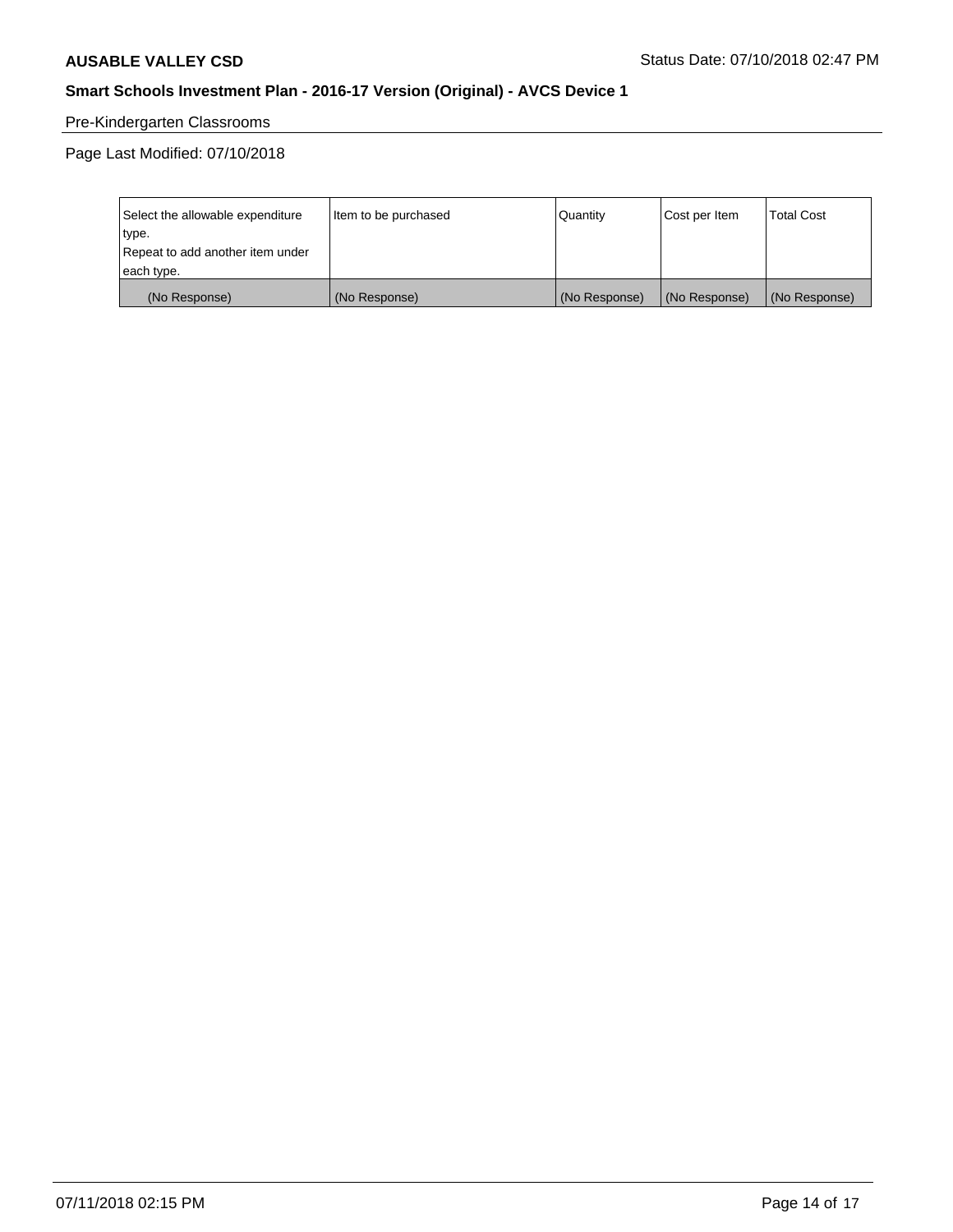Replace Transportable Classrooms

Page Last Modified: 07/10/2018

**1. Describe the district's plan to construct, enhance or modernize education facilities to provide high-quality instructional space by replacing transportable classrooms.**

(No Response)

**2. All plans and specifications for the erection, repair, enlargement or remodeling of school buildings in any public school district in the State must be reviewed and approved by the Commissioner. Districts that plan capital projects using their Smart Schools Bond Act funds will undergo a Preliminary Review Process by the Office of Facilities Planning.**

**Please indicate on a separate row each project number given to you by the Office of Facilities Planning.**

| <b>Project Number</b> |  |
|-----------------------|--|
| (No Response)         |  |
|                       |  |

**3. For large projects that seek to blend Smart Schools Bond Act dollars with other funds, please note that Smart Schools Bond Act funds can be allocated on a pro rata basis depending on the number of new classrooms built that directly replace transportable classroom units.**

**If a district seeks to blend Smart Schools Bond Act dollars with other funds describe below what other funds are being used and what portion of the money will be Smart Schools Bond Act funds.**

(No Response)

**4.** If you have made an allocation for **Replace Transportable Classrooms**, complete this table. **Note that the calculated Total at the bottom of the table must equal the Total allocation for this category that you entered in the SSIP Overview overall budget.**

|                                                | Sub-Allocation |
|------------------------------------------------|----------------|
| Construct New Instructional Space              | (No Response)  |
| Enhance/Modernize Existing Instructional Space | (No Response)  |
| Other Costs                                    | (No Response)  |
| Totals:                                        | 0              |

**5. Please detail the type, quantity, per unit cost and total cost of the eligible items under each sub-category. This is especially important for any expenditures listed under the "Other" category. All expenditures must be capital-bond eligible to be reimbursed through the SSBA. If you have any questions, please contact us directly through smartschools@nysed.gov.**

| Select the allowable expenditure | Item to be purchased | Quantity      | Cost per Item | <b>Total Cost</b> |
|----------------------------------|----------------------|---------------|---------------|-------------------|
| type.                            |                      |               |               |                   |
| Repeat to add another item under |                      |               |               |                   |
| each type.                       |                      |               |               |                   |
| (No Response)                    | (No Response)        | (No Response) | (No Response) | (No Response)     |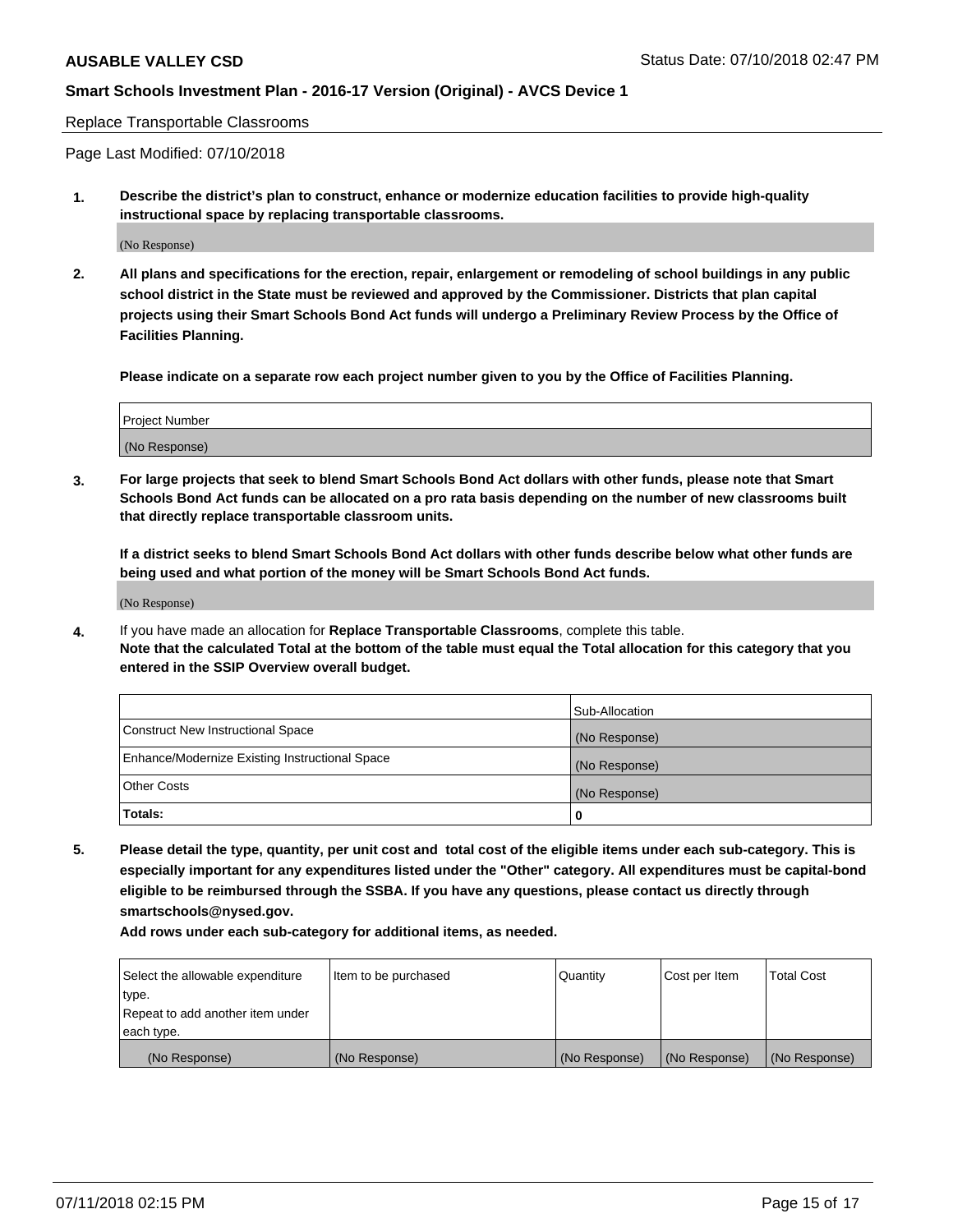#### High-Tech Security Features

Page Last Modified: 07/10/2018

**1. Describe how you intend to use Smart Schools Bond Act funds to install high-tech security features in school buildings and on school campuses.**

(No Response)

**2. All plans and specifications for the erection, repair, enlargement or remodeling of school buildings in any public school district in the State must be reviewed and approved by the Commissioner. Districts that plan capital projects using their Smart Schools Bond Act funds will undergo a Preliminary Review Process by the Office of Facilities Planning.** 

**Please indicate on a separate row each project number given to you by the Office of Facilities Planning.**

| <b>Project Number</b> |  |  |
|-----------------------|--|--|
|                       |  |  |
| (No Response)         |  |  |

- **3. Was your project deemed eligible for streamlined Review?**
	- Yes  $\square$  No
- **4. Include the name and license number of the architect or engineer of record.**

| Name          | License Number |
|---------------|----------------|
| (No Response) | (No Response)  |

**5.** If you have made an allocation for **High-Tech Security Features**, complete this table. **Note that the calculated Total at the bottom of the table must equal the Total allocation for this category that you entered in the SSIP Overview overall budget.**

|                                                      | Sub-Allocation |
|------------------------------------------------------|----------------|
| Capital-Intensive Security Project (Standard Review) | (No Response)  |
| <b>Electronic Security System</b>                    | (No Response)  |
| <b>Entry Control System</b>                          | (No Response)  |
| Approved Door Hardening Project                      | (No Response)  |
| <b>Other Costs</b>                                   | (No Response)  |
| Totals:                                              | 0              |

**6. Please detail the type, quantity, per unit cost and total cost of the eligible items under each sub-category. This is especially important for any expenditures listed under the "Other" category. All expenditures must be capital-bond eligible to be reimbursed through the SSBA. If you have any questions, please contact us directly through smartschools@nysed.gov.**

| Select the allowable expenditure | Item to be purchased | Quantity      | Cost per Item | <b>Total Cost</b> |
|----------------------------------|----------------------|---------------|---------------|-------------------|
| type.                            |                      |               |               |                   |
| Repeat to add another item under |                      |               |               |                   |
| each type.                       |                      |               |               |                   |
| (No Response)                    | (No Response)        | (No Response) | (No Response) | (No Response)     |